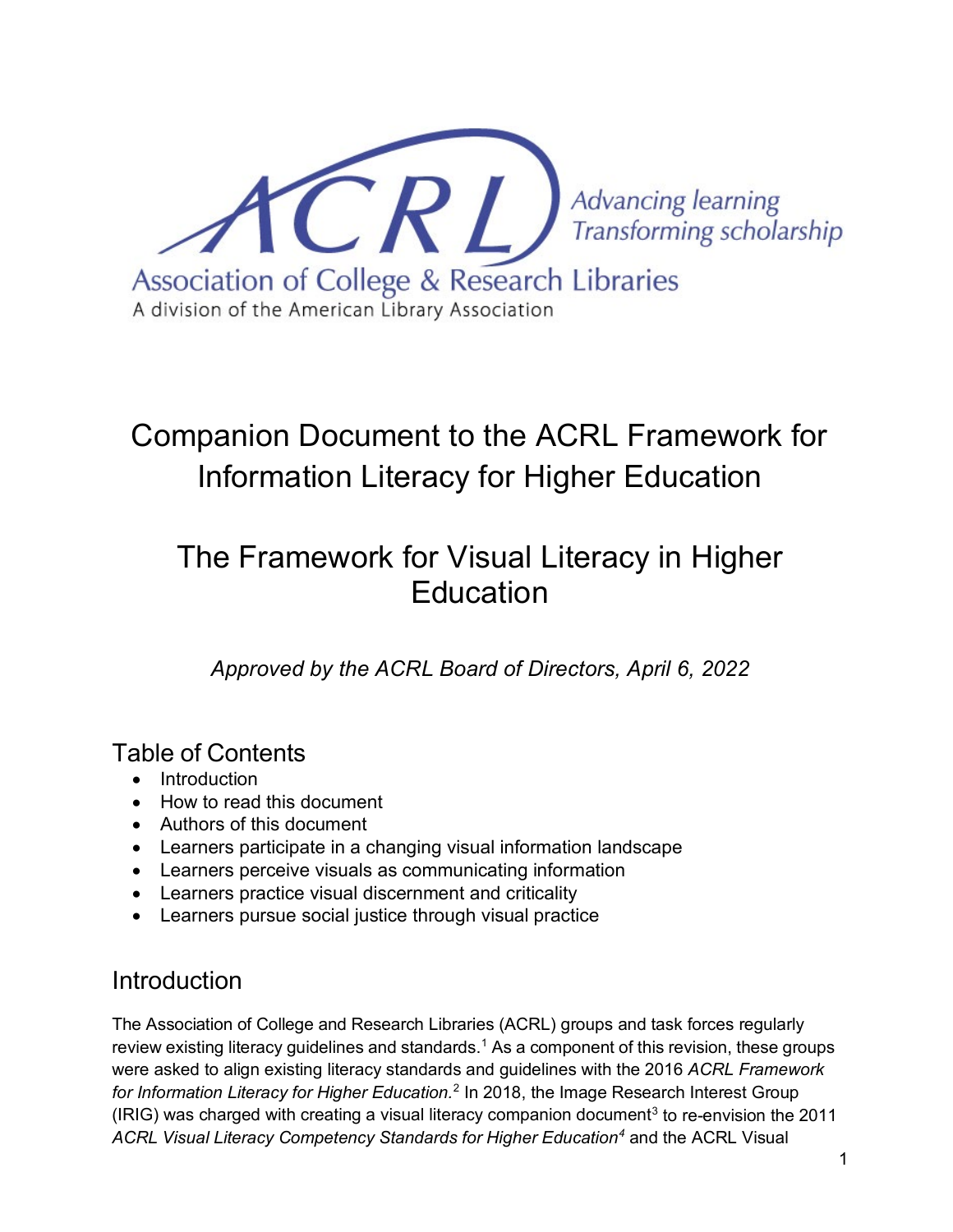Literacy Standards Task Force (VLTF) was convened for this purpose.

While some see visual literacy as a concern limited to the fields of art, architecture, and design,<sup>[5](#page-3-1)</sup> visual information is truly multidisciplinary in nature.<sup>[6](#page-3-2)</sup> Visuals can include but are not limited to charts, drawings, graphs, icons, maps, memes, paintings, photographs, symbols, or other visualizations, as well as multimodal texts<sup>7</sup> with visual elements. $8$ 

Visual literacy definitions differ among disciplines. The definition below, from the 2011 *ACRL Visual Literacy Competency Standards for Higher Education*, is commonly used in the context of librarianship:

Visual literacy is a set of abilities that enables an individual to effectively find, interpret, evaluate, use, and create images and visual media. Visual literacy skills equip a learner to understand and analyze the contextual, cultural, ethical, aesthetic, intellectual, and technical components involved in the production and use of visual materials. A visually literate individual is both a critical consumer of visual media and a competent contributor to a body of shared knowledge and culture.<sup>9</sup>

Students across higher education must have opportunities to develop critical and ethical ways of engaging with visual information in order to become discerning citizens in today's image-saturated society. To create a companion document that reflects this approach to visual literacy, the VLTF conducted empirical research from 2019-2021, interviewing stakeholders in a range of roles and disciplines.<sup>[10](#page-3-6)</sup> The goal of this study was to identify what these practitioners perceived to be important trends, challenges, and opportunities for visual literacy.

Informed by the study's findings, we identified four emerging themes for learning in visual literacy. These themes form the structure of this companion document:

- Learners participate in a changing visual information landscape
- Learners perceive visuals as communicating information
- Learners practice visual discernment and criticality
- Learners pursue social justice through visual practice

This companion is not designed as a standalone document; rather it is to be used in direct discourse with the *Framework for Information Literacy*. Throughout the drafting process, our aim has been to create a flexible document to support a variety of users, includingscholars, librarians, students, and communities of practice. To this end, we expanded the conceptual underpinnings of our four themes, and created associated knowledge practices and dispositions to address a variety of educators' and learners' needs. We also use the phrase, "Learners who are developing their visual literacy abilities," to signal that visual literacy requires continuous and lifelong engagement. The resulting document is a reflection of the 2016 *Framework*'s expanded understanding of information literacy,<sup>11</sup> as well as the changing landscape of both visual information and visual communication. Ultimately, we hope that educators across the disciplines will be able to use this document as they continue to incorporate visual literacy into their curricula.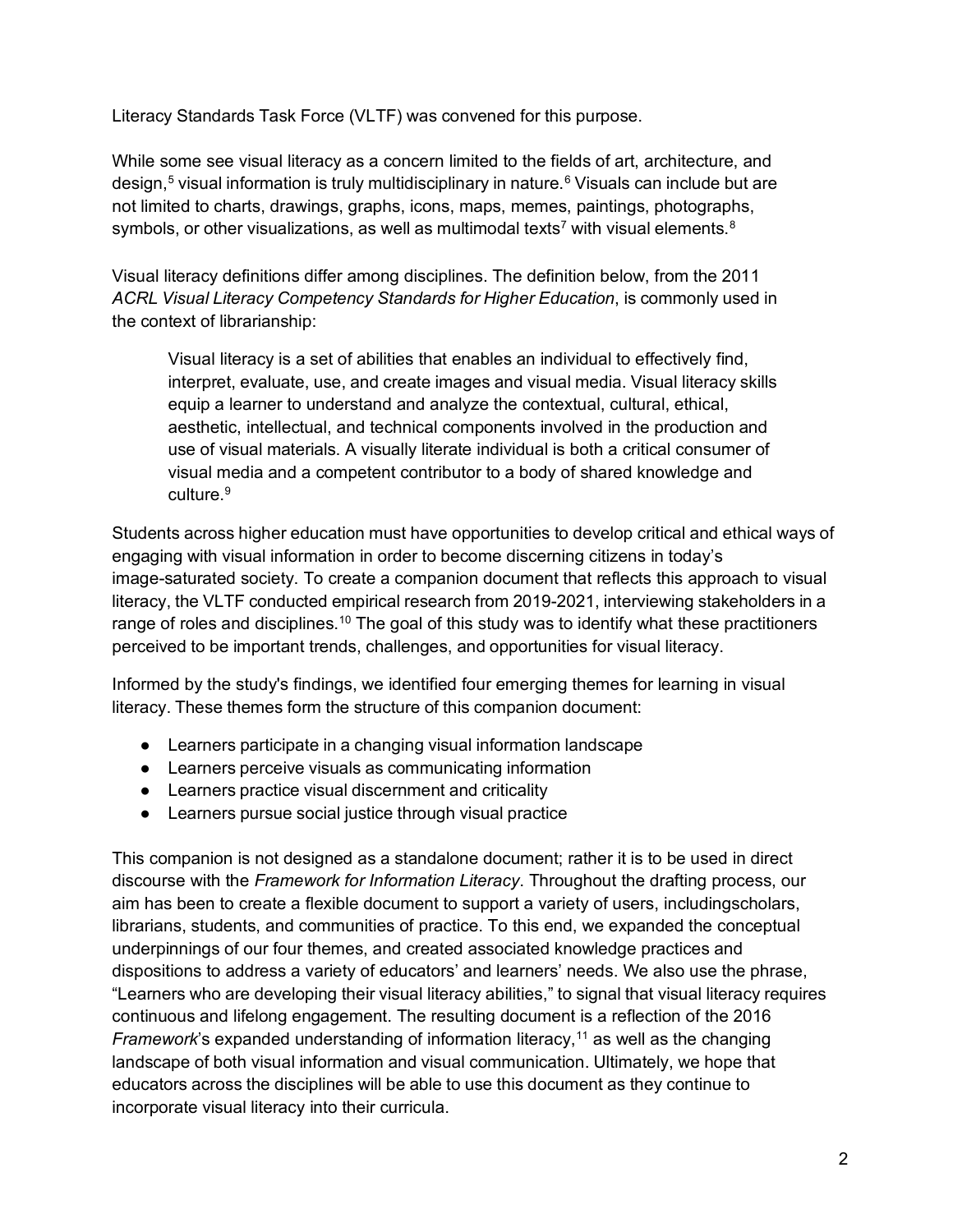#### How to read this document

We chose not to group our knowledge practices and dispositions<sup>[12](#page-3-8)</sup> according to the frames of the *Framework for Information Literacy.* Instead, we suggest potential connections between the knowledge practices and dispositions within each of our themes and the frames of the 2016 *Framework*. In the document below, these potential connections are denoted as follows: Authority Is Constructed and Contextual [AICC], Information Creation as a Process [ICaaP], Information Has Value [IHV], Research as Inquiry [RaI], Scholarship as Conversation [SaC], and Searching as Strategic Exploration [SaSE]. As in the *Framework for Information Literacy*, these knowledge practices and dispositions are in an alphabetical order and not arranged according to hierarchy.

In addition, it should be noted that some practitioners have called for the adoption of a social justice-oriented frame as part of a revised *Framework for Information Literacy*. [13](#page-3-9) While social justice is the primary focus of one of our four themes in this companion document, we believe social justice should not be siloed as a discrete entity for visual literacy learning. Rather, the pursuit of social justice must be recognized as integral to all aspects of visual practice. For this reason, each knowledge practice and disposition in our theme, "Learners pursue social justice through visual practice," first appears in one of the three other themes, denoted as [SJ], before being reiterated in the final theme, in order to better reflect its fundamental role.

For additional related readings, please see our working bibliography at [https://www.zotero.org/groups/2264485/acrl\\_visual\\_literacy\\_taskforce/library.](https://www.zotero.org/groups/2264485/acrl_visual_literacy_taskforce/library)

#### Authors of this document

- Stephanie Beene, Fine Arts Librarian for Art, Architecture, and Planning, University of New Mexico
- Millicent Fullmer, Acquisitions and Cataloging Librarian, University of San Diego
- Katie Greer, Fine and Performing Arts Librarian, Oakland University
- Maggie Murphy, Visual Art and Humanities Librarian, UNC Greensboro
- Tiffany Saulter, Accessibility Consultant, Deque Systems
- Sara Schumacher, Architecture Image Librarian, Texas Tech University
- Dana Statton Thompson, Research and Instruction Librarian, Murray State University
- Mary Wegmann, Collection Development Librarian, Sonoma State University

<span id="page-2-1"></span><sup>2</sup> Association of College and Research Libraries (ACRL) Framework Taskforce, "Framework for Information Literacy for Higher Education," Working Paper (Association of College and Research Libraries, February 20, 2014), [https://alair.ala.org/handle/11213/8657.](https://alair.ala.org/handle/11213/8657)

<span id="page-2-0"></span><sup>&</sup>lt;sup>1</sup> Association of College and Research Libraries (ACRL) Guide to Policies and Procedures, Chapter 14: Standards, Guidelines, and Frameworks. "14.5 Procedures for Preparation of New Standards, Guidelines, and Frameworks." 1996-2021. [https://www.ala.org/acrl/resources/policies/chapter14#14.3.1.](https://www.ala.org/acrl/resources/policies/chapter14#14.3.1)

<span id="page-2-2"></span><sup>&</sup>lt;sup>3</sup> "Chapter 14: Standards, Guidelines, and Frameworks," Association of College & Research Libraries (ACRL), September 1, 2006. [http://www.ala.org/acrl/resources/policies/chapter14.](http://www.ala.org/acrl/resources/policies/chapter14)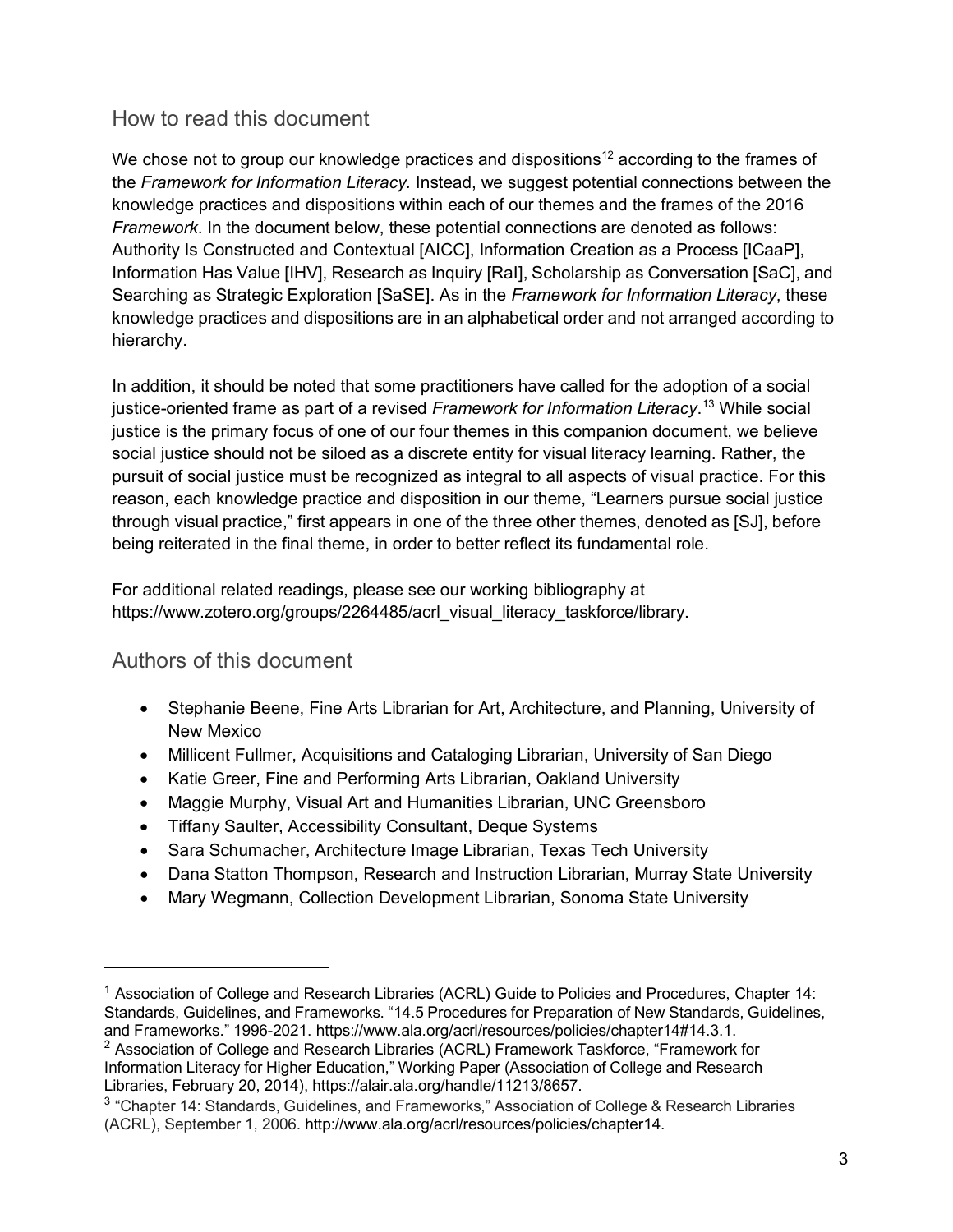<span id="page-3-0"></span><sup>4</sup> Association of College Research Libraries (ACRL), "ACRL Visual Literacy Competency Standards for Higher Education," October 2011,

[http://www.ala.org/acrl/sites/ala.org.acrl/files/content/standards/visualliteracy.pdf.](http://www.ala.org/acrl/sites/ala.org.acrl/files/content/standards/visualliteracy.pdf)

<span id="page-3-1"></span><sup>5</sup> What Is Visual Literacy?" *Visual Literacy Today*. June 3, 2021.

https://visualliteracytoday.org/what-is-visual-literacy/

<span id="page-3-2"></span><sup>6</sup> Frank Serafini, "Visual Literacy," in *Oxford Research Encyclopedia of Education*, February 27, 2017. https://oxfordre.com/view/10.1093/acrefore/9780190264093.001.0001/acrefore-9780190264093-e-19

<span id="page-3-3"></span> $7$  A multimodal text is a text that uses a combination of two or more modes of communication.

<span id="page-3-4"></span><sup>8</sup> While this document focuses on the visual nature of these examples, some visuals may require applying additional literacies in order to fully engage.

<span id="page-3-5"></span><sup>9</sup> Association of College Research Libraries (ACRL), "ACRL Visual Literacy Competency Standards for Higher Education," October 2011,

http://www.ala.org/acrl/sites/ala.org.acrl/files/content/standards/visualliteracy.pdf.

<span id="page-3-6"></span> $10$  IRB #00001310 was coordinated through the University of San Diego.

<span id="page-3-7"></span><sup>11</sup> Lori Townsend, Korey Brunetti, and Amy R. Hofer, "Threshold Concepts and Information Literacy," *portal: Libraries and the Academy* 11, no. 3 (2011): 853–69; Thomas P. Mackey and Trudi E. Jacobson,

*Metaliteracy: Reinventing Information Literacy to Empower Learners*. Chicago: Neal-Schuman, 2014; Carol C. Kuhlthau, "Rethinking the 2000 ACRL Standards: Some Things to Consider," *Communications in Information Literacy* 7, no. 3 (2013): 92–7.

<span id="page-3-8"></span> $12$  As a companion document, we derive our understanding of knowledge practices and dispositions from the Introduction to *Framework for Information Literacy*, see footnotes 3-6.

<span id="page-3-9"></span><sup>13</sup> Laura Saunders, "Connecting Information Literacy and Social Justice: Why and How," *Communications in Information Literacy* 11, no.1 (2017): 55-75. https://doi.org/10.15760/comminfolit.2017.11.1.47

Karin Heffernan, "Loaded Questions: The Framework for Information Literacy through a DEI Lens," *College & Research Libraries News* 81, no.8 (2020). Accessed June 3, 2021.

https://doi.org/https://doi.org/10.5860/crln.81.8.382.

Christopher Sweet, "Overdue: Incorporating Social Justice into the Framework for Information Literacy for Higher Education," *College & Research Libraries News* 82, no.5 (2021). https://doi.org/https://doi.org/10.5860/crln.82.5.210.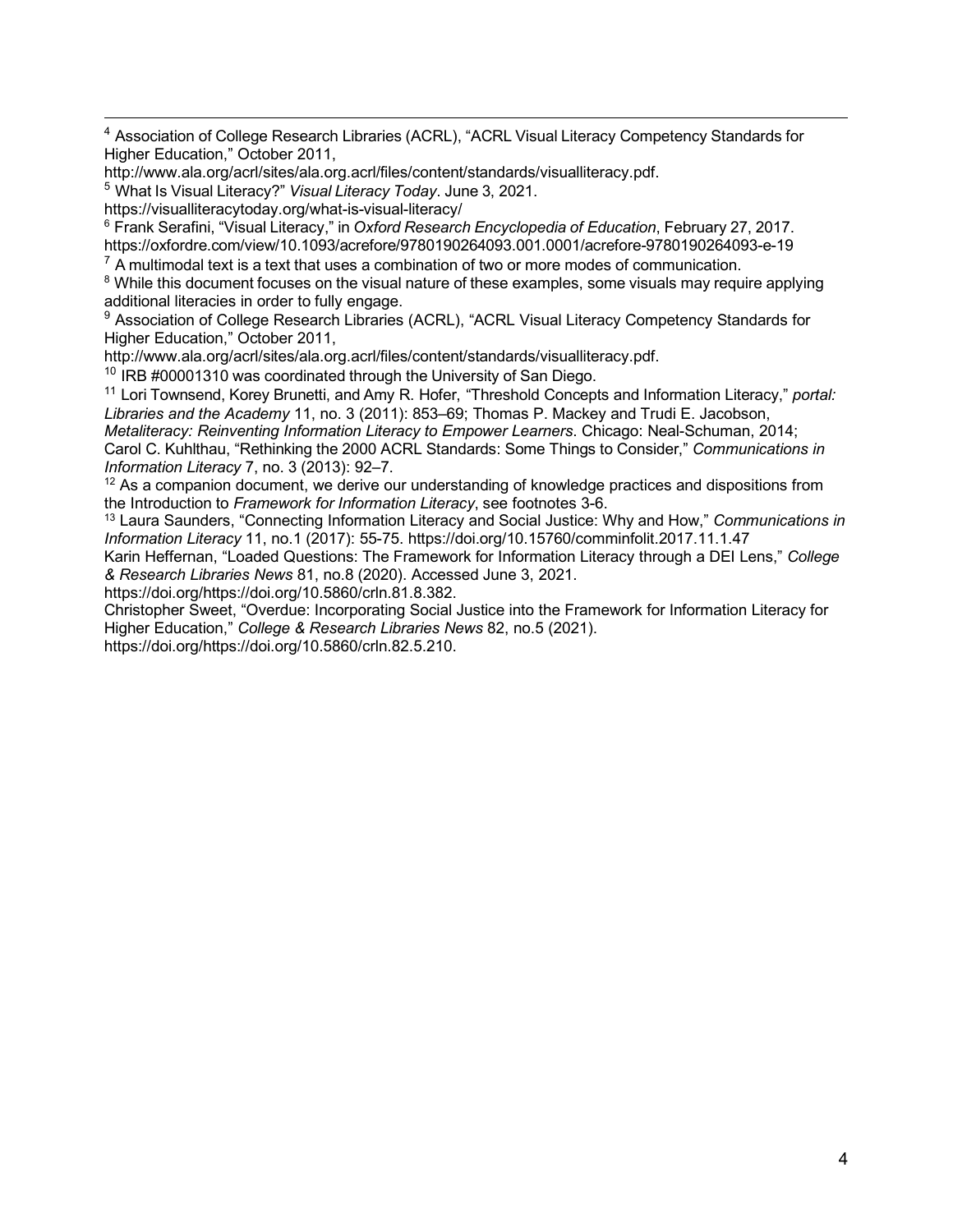### Learners participate in a changing visual information landscape

The proliferation of visuals in everyday life has increased within a rapidly evolving digital landscape. The life cycles of visual materials, which includes the creation, distribution, description, consumption, and iteration of a visual, have been and continue to be altered by digital tools, new techniques for image and video manipulation, participatory cultural practices, and online communities. At each phase of this life cycle, humans introduce layers of meaning that can reinforce systemic inequities and hegemonic notions of knowledge creation. This subjectivity can be exacerbated by how visuals are classified and described via text-based descriptions, which can perpetuate their own systems of power. Text-based search acts as the primary access point for many visuals influencing how individuals find, engage with, and understand visual media. Visual literacy learners must scrutinize new technologies, multiple modes of information, and shifting norms as they develop creative and ethical practices for using, producing, and sharing visuals within the information landscape as it exists today and into the future.

#### Knowledge Practices

Learners who are developing their visual literacy abilities:

- Anticipate the ways in which algorithms, social media, and participatory technologies obscure or promote visuals and visual media creators, which may reflect commercial interests and reinforce existing social dynamics. [AICC] [IHV] [SJ]
- Assess how emerging technologies such as deep fakes, facial recognition, and other applications of artificial intelligence may impact visual perception, privacy, and trust. [AICC] [ICaaP] [IHV]
- Attribute visuals produced by other scholars, creators, and practitioners through citations, acknowledgements, or credit lines using available best practices. [IHV] [SaC]
- Compare search results for visual media across multiple search engines and databases in order to identify underlying biases grounded in existing canons, authorities, structures and systems. [SaC] [SaSE] [SJ]
- Evaluate multimodal works with visual elements both holistically and as disparate parts in order to fully understand the work. [ICaaP]
- Evaluate privacy settings when sharing visuals on digital platforms, understanding that one's personal work may be reused without permission or misattributed once it is shared online. [ICaaP] [IHV]
- Seek out and participate in a range of creative, social, and scholarly communities in order to create, produce, and disseminate visuals. [ICaaP] [RaI] [SaC]

#### **Dispositions**

Learners who are developing their visual literacy abilities:

- Acknowledge that the digital tools for creating and viewing visuals may cause or exacerbate technological, economic, or accessibility barriers that affect user experience. [ICaaP] [IHV] [SJ]
- Appreciate that creativity and inquiry can be inspired through browsing and experiencing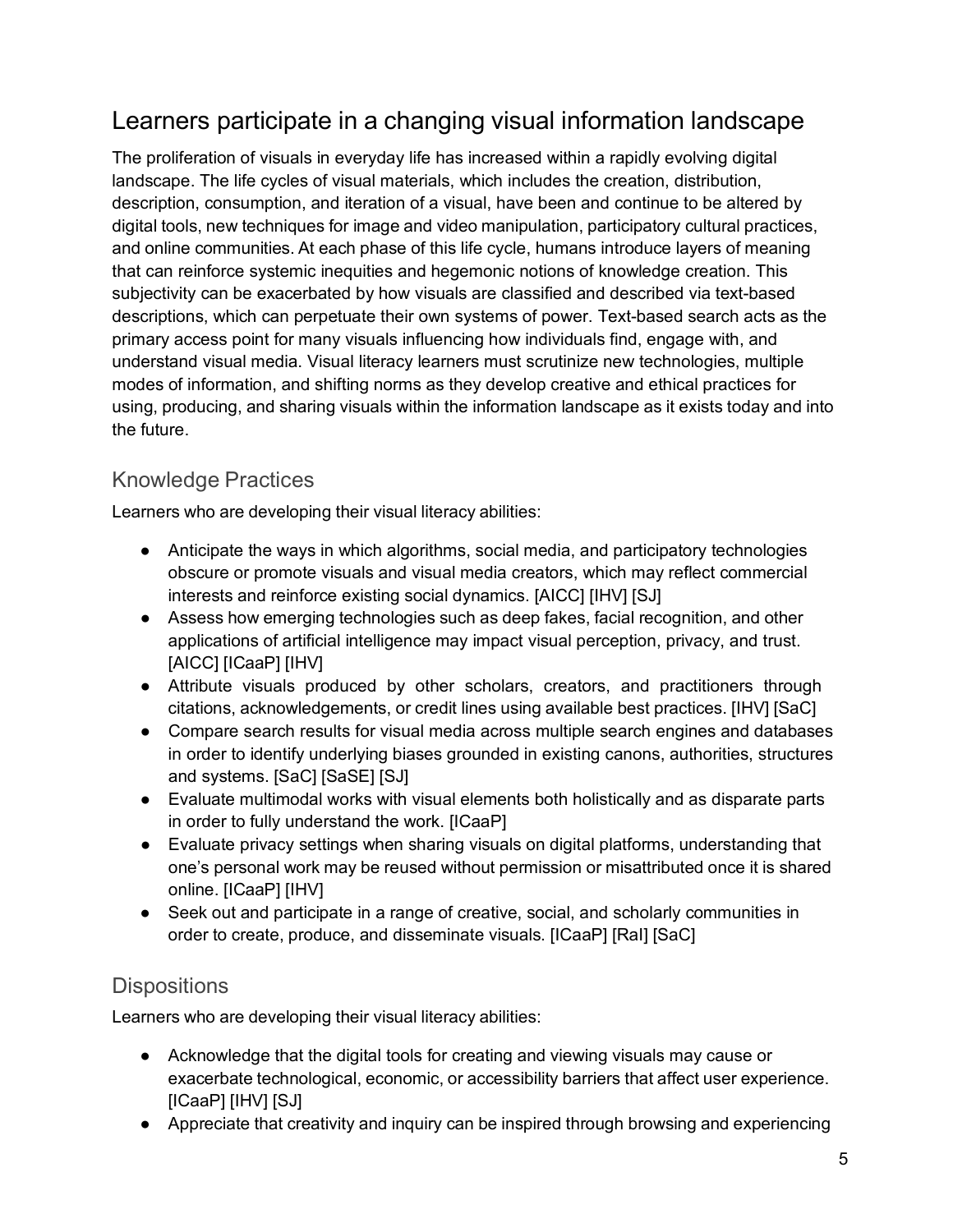serendipitous encounters with both digital and analog visuals. [RaI] [SaSE]

- Consider that file formats and other technologies for engaging with visuals are ever-changing, resulting in possible loss or alteration of information as new tools and platforms replace older ones. [ICaaP]
- Prioritize ethical considerations for cultural and intellectual property when creating, sharing, or using visuals. [ICaaP] [IHV] [SJ]
- Recognize that organizing visuals for efficient access, retrieval, and analysis requires the use of different methods and tools than those used for textual information. [RaI] [SaSE]
- Recognize that the socio-cultural interpretation of a visual may change throughout its life cycle. [AICC] [ICaaP] [SaC]
- Understand that ethical and legal frameworks for accessing and sharing visuals are not universal but vary by country and global region. [IHV]
- Understand that visuals may not have clear indicators of their production or dissemination processes, particularly in online environments, which presents unique challenges for evaluating authority and credibility. [AICC] [ICaaP]

### Learners perceive visuals as communicating information

Visuals are created by people. Intentionally or unintentionally, these visuals communicate messages based on cultural, community, and disciplinary conventions. They are works that communicate visually, but can also communicate through multiple modes and involve other senses. Learning to read visuals requires deconstructing and interpreting different elements and contexts of visual communications in order to comprehend their aesthetic, evidentiary, and persuasive functions. By developing reading, design, and technical skills, visual literacy learners can produce, use, and remix visual media to create visual messages that prioritize inclusivity or are tailored to the needs of specific audience.

### Knowledge Practices

Learners who are developing their visual literacy abilities:

- Anticipate that the process of visual creation is iterative and involves many phases, including inspiration, transformation, experimentation, synthesis, and refinement. [ICaaP] [RaI]
- Define and articulate the need for visuals within a project, assessing the audience for the project and the manner in which it will be shared, as well as how the use of visuals supports the purpose of the project. [SaC] [SaSE] [ICaaP]
- Evaluate a range of visuals with attention to format, creator, and rhetorical message in order to select the most relevant for an intended purpose or context [ICaaP]
- Explore choices made in the production of visual communications to construct meaning or influence interpretation, especially with regard to representations of gender, ethnicity, race, and other cultural or social identifiers. [AICC] [ICaaP] [SJ]
- Explore creative or generative engagement with visuals to conceptualize, research, and analyze complex topics, such as mind mapping, photo elicitation, visualization, and other methods. [RaI]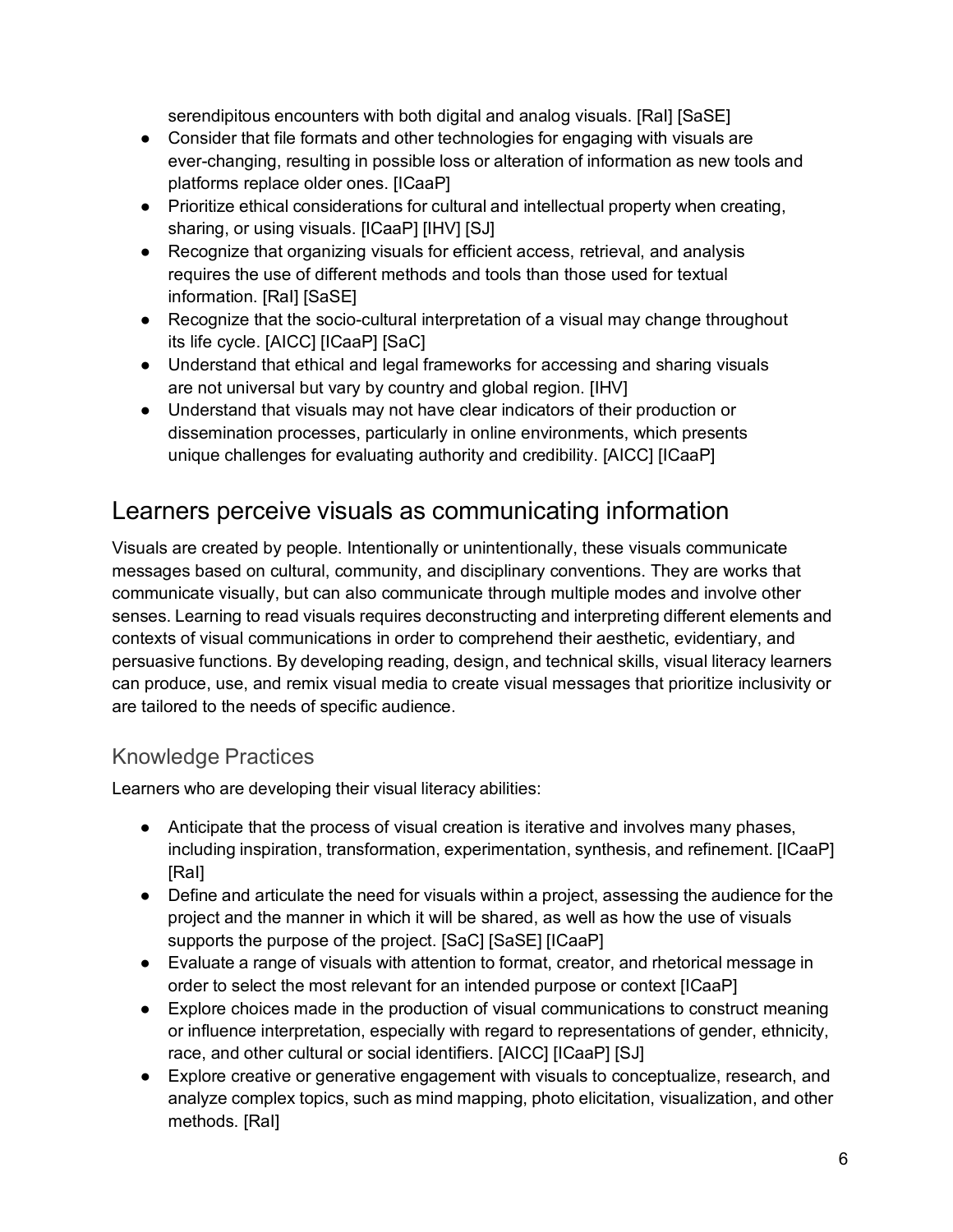- Implement a range of principles and strategies for accessibility in visual media, including alt text, complex image descriptions, and audio description of visuals in video, among other techniques. [ICaaP] [IHV] [SJ]
- Prioritize ethical information practices for use, attribution, and remix when they conflict with aesthetic preferences or creative objectives for visuals. [IHV]

#### **Dispositions**

Learners who are developing their visual literacy abilities:

- Acknowledge that receiving feedback about visuals is a valuable step in the creation process. [ICaaP] [SaC]
- Appreciate that creation, dissemination, selection, and use of visuals may be mediated by economic factors, including compensation for creators, material production costs, licensing, and associated publication fees. [IHV] [ICaaP] [SJ]
- Consider the varying role of visuals in disciplinary scholarship, examining evolving trends and standards for communication impact, style, purpose, creator intent, and audience reaction. [AICC] [Sacs]
- Cultivate an appreciation for visuals from cultures that are not their own, respecting the value of visual materials to creators and their communities. [IHV] [RaI] [SJ]
- Identify as both consumers and creators of visuals, acknowledging how positionality, bias, experience, and expertise inform the interpretation and communication of visuals. [AICC] [ICaaP] [IHV] [SJ]
- Identify as contributors to a more socially-just world by intentionally and ethically including a diversity of voices in their visual media projects. [ICaaP] [IHV] [RaI] [SaC] [SJ]
- Realize that visuals in all formats are works of intellectual property. [IHV]
- Recognize that a visual's communicative intent and purpose can be changed through modification, repurposing, remix, or reformatting. [ICaaP] [SaC]
- Recognize how incorporating accessibility practices and principles can enrich the experience of visuals for all users. [ICaaP] [IHV] [SaSE] [SJ]
- Reflect on the role of personally-created visuals as meaningful contributions to research, learning, and communication. [IHV] [SaC]
- Value the ways that different ways of knowing and being, including cultural, traditional and Indigenous knowledge, may be represented in visuals. [AICC] [IHV] [RaI] [SJ]

### Learners practice visual discernment and criticality

Visuals are never neutral. In addition to conveying economic, social, and ideological values, they can be used to misinform, manipulate, and exploit. Criticality, an orientation toward information that combines critical and reflective thinking, mindfulness, and curiosity, helps learners explore their own assumptions and biases as well as those embedded within the visual world. Visual literacy learners must cultivate critical evaluation skills for creating, viewing, consuming, and disseminating visuals through persistent and purposeful negotiations with visual media over time. Learners can become discerning, engaged citizens through fostering empathy, developing healthy skepticism, and resisting strict binaries.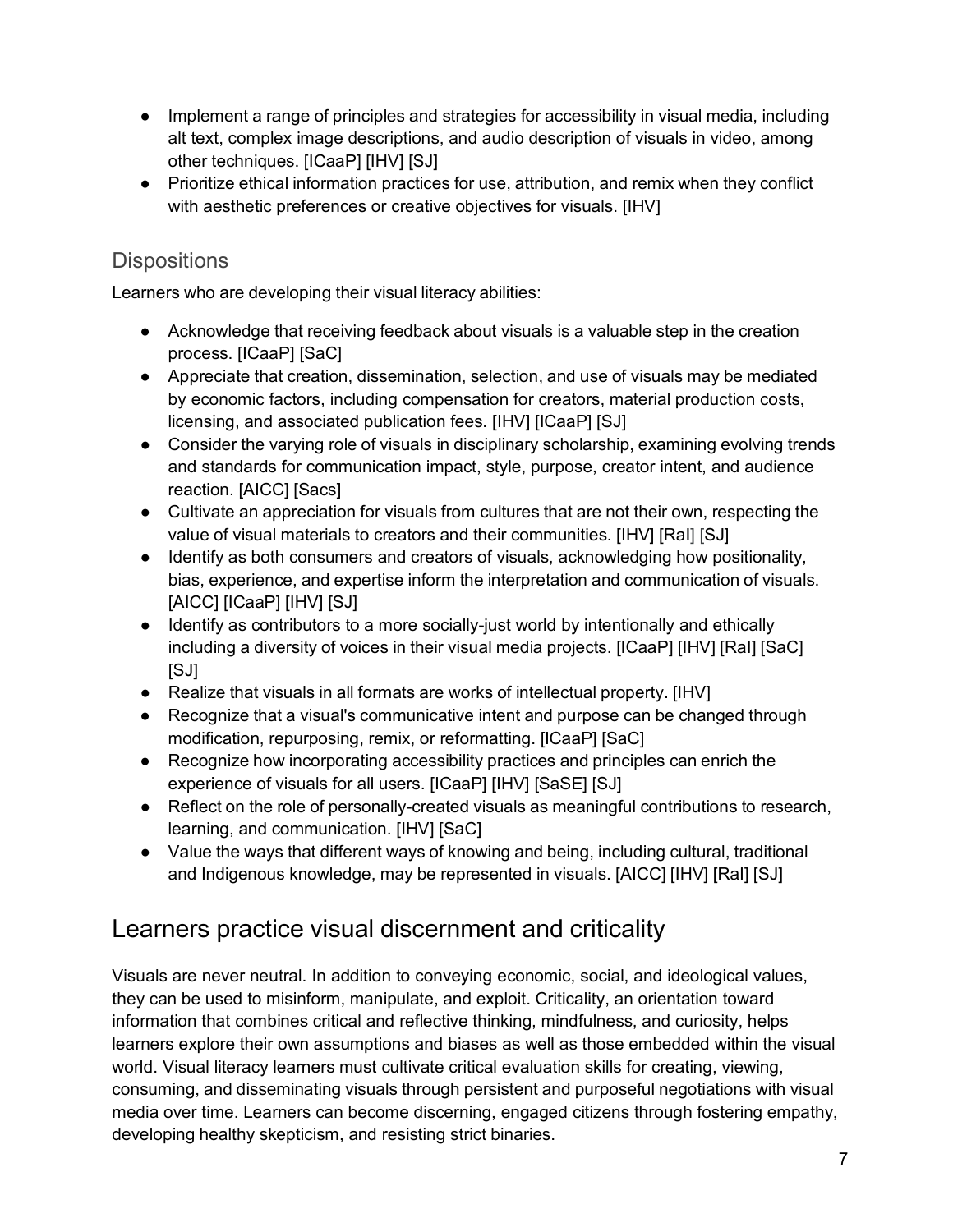### Knowledge Practices

Learners who are developing their visual literacy abilities:

- Examine visuals for signs of alteration, such as cropping or use of digital filters, and consider the intent and consequences of any changes made. [AICC] [ICaaP]
- Examine visuals slowly and deeply in order to develop and refine critical observation skills. [RaI]
- Evaluate how authorities establish what is or is not included in the visual canon of a field, elevating some voices and cultures while suppressing others. [AICC] [SaC] [SJ]
- Interpret visuals within their disseminated context by considering related information such as captions, credits, and other types of metadata. [ICaaP] [SaC] [RaI]
- Investigate personal positionality, acknowledging how an individual's background, experiences, values, worldviews, biases, etc., can and do shape the reading of, interaction with, and research around visuals. [AICC] [SaC] [SJ]
- Question whether a visual could be considered authoritative or credible in a particular context, which can include comparing it to similar visuals, tracking it to its original source, analyzing its embedded metadata, and engaging in similar evaluative methods. [AICC] [IHV] [SaSE]

### **Dispositions**

Learners who are developing their visual literacy abilities:

- Acknowledge that no platform is neutral, and that concealed factors like suggestion algorithms and power structures within the publishing industry shape experiences with visuals. [AICC] [IHV] [SJ]
- Consider if creation and/or use of a visual will constitute misappropriation, which dissociates visuals from their original contexts and deprives individual creators and cultural communities of agency and credit. [ICaaP] [IHV] [SJ]
- Discern the role of visuals in the spread and acceptance of misinformation, malinformation, and disinformation. [AICC] [IHV] [SaC]
- Distinguish between the ways different disciplines, professions, and communities confer values such as legitimacy and credibility on visual media.[AICC] [SaC]
- Recognize that the knowledge needed to understand visuals builds over a lifetime and involves background influences, lived experiences, and disciplinary knowledge, as well as participation in communities of discourse. [AICC] [SaC] [RAI]
- Reflect on the dual role that visuals may play in either fostering or subverting harmful, restrictive, social, or cultural norms. [AICC] [ICaaP] [SaC] [SJ]
- Value critical viewing of, and critical reflection on, visuals across all formats. [RaI] [SaSE]

### Learners pursue social justice through visual practice

Visual practice is the creation and consumption of visuals for the purpose of transmitting and building knowledge. The pursuit of social justice through visual practice is an ongoing journey, which requires consistent work related to diversity, equity, and inclusion. Pursuing social justice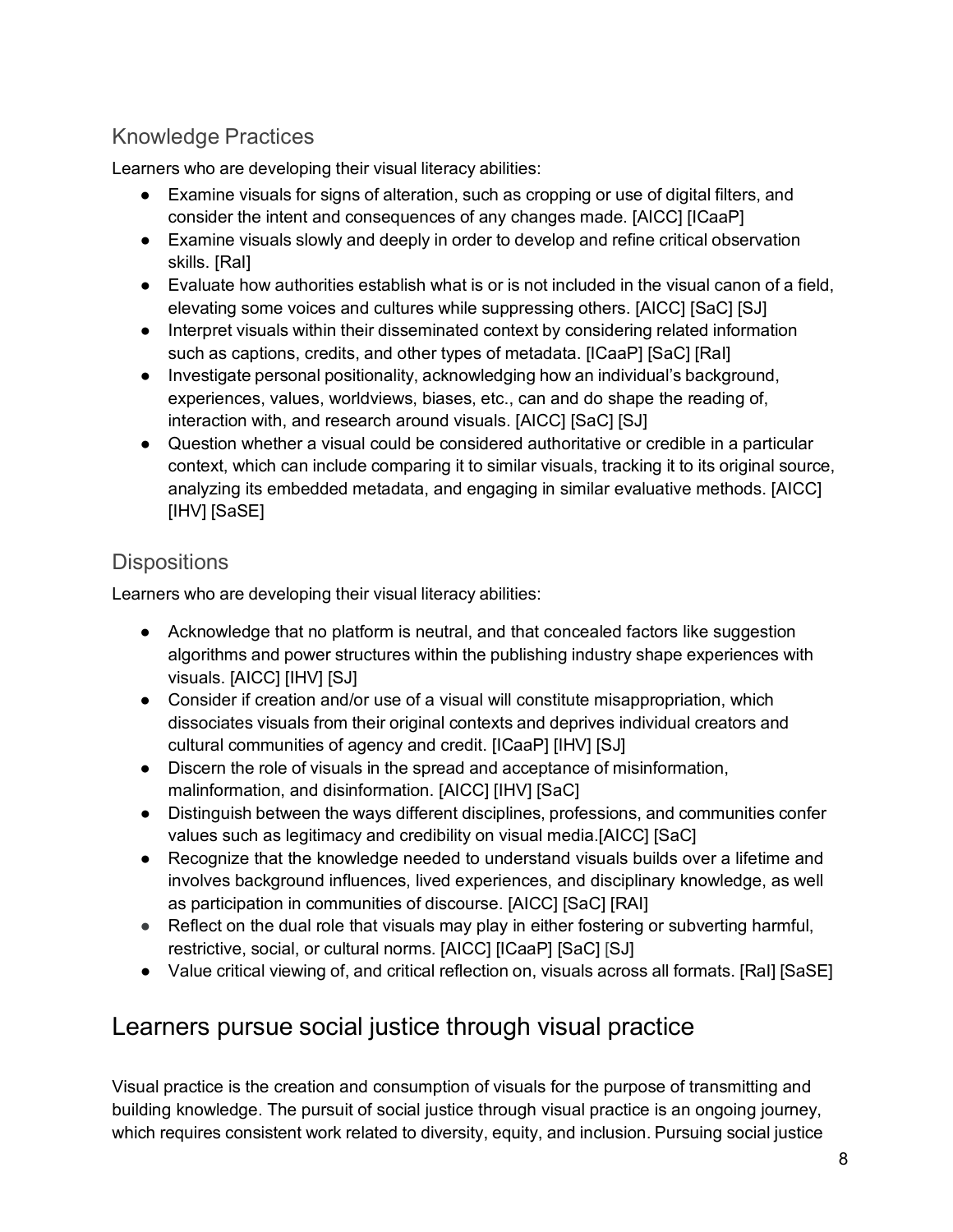can include decentering whiteness, heteronormativity and other hegemonic practices in visual collections and canons, improving accessibility of visuals and platforms, and opposing exploitative practices that deprive visual creators of intellectual property control or Indigenous communities of sovereignty. Visual literacy learners understand that pursuing social justice through visual creation, sharing, use, remix, and attribution takes continual effort and education. By building reciprocal relationships with communities, acknowledging the limits of their own knowledge, and seeking to better understand their worldviews, biases, and perceptions, as well as those around them, learners can become conscientious contributors to a more just world.

\*Please note: each knowledge practice and disposition in this theme first appears in one of the three other themes.

### Knowledge Practices

Learners who are developing their visual literacy abilities:

- Anticipate the ways in which algorithms, social media, and participatory technologies obscure or promote visuals and visual media creators, which may reflect commercial interests and reinforce existing social dynamics. [AICC] [IHV] [SJ]
- Compare search results for visual media across multiple search engines and databases in order to identify underlying biases grounded in existing canons, authorities, structures and systems. [SaC] [SaSE] [SJ]
- Explore choices made in the production of visual communications to construct meaning or influence interpretation, especially with regard to representations of gender, ethnicity, race, and other cultural or social identifiers. [AICC] [ICaaP] [SJ]
- Evaluate how authorities establish what is or is not included in the visual canon of a field, elevating some voices and cultures while suppressing others. [AICC] [SaC] [SJ]
- Implement a range of principles and strategies for accessibility in visual media, including alt text, complex image descriptions, and audio description of visuals in video, among other techniques. [ICaaP] [IHV] [SJ]
- Investigate personal positionality, acknowledging how an individual's background, experiences, values, worldviews, biases, etc., can and do shape the reading of, interaction with, and research around visuals. [AICC] [SaC] [SJ]

### **Dispositions**

Learners who are developing their visual literacy abilities:

- Acknowledge that the digital tools for creating and viewing visuals may cause or exacerbate technological, economic, or accessibility barriers that affect user experience. [ICaaP] [IHV] [SJ]
- Acknowledge that no platform is neutral, and that concealed factors like suggestion algorithms and power structures within the publishing industry shape experiences with visuals. [AICC] [IHV] [SJ]
- Appreciate that creation, dissemination, selection, and use of visuals may be mediated by economic factors, including compensation for creators, material production costs, licensing, and associated publication fees. [IHV] [ICaaP] [SJ]